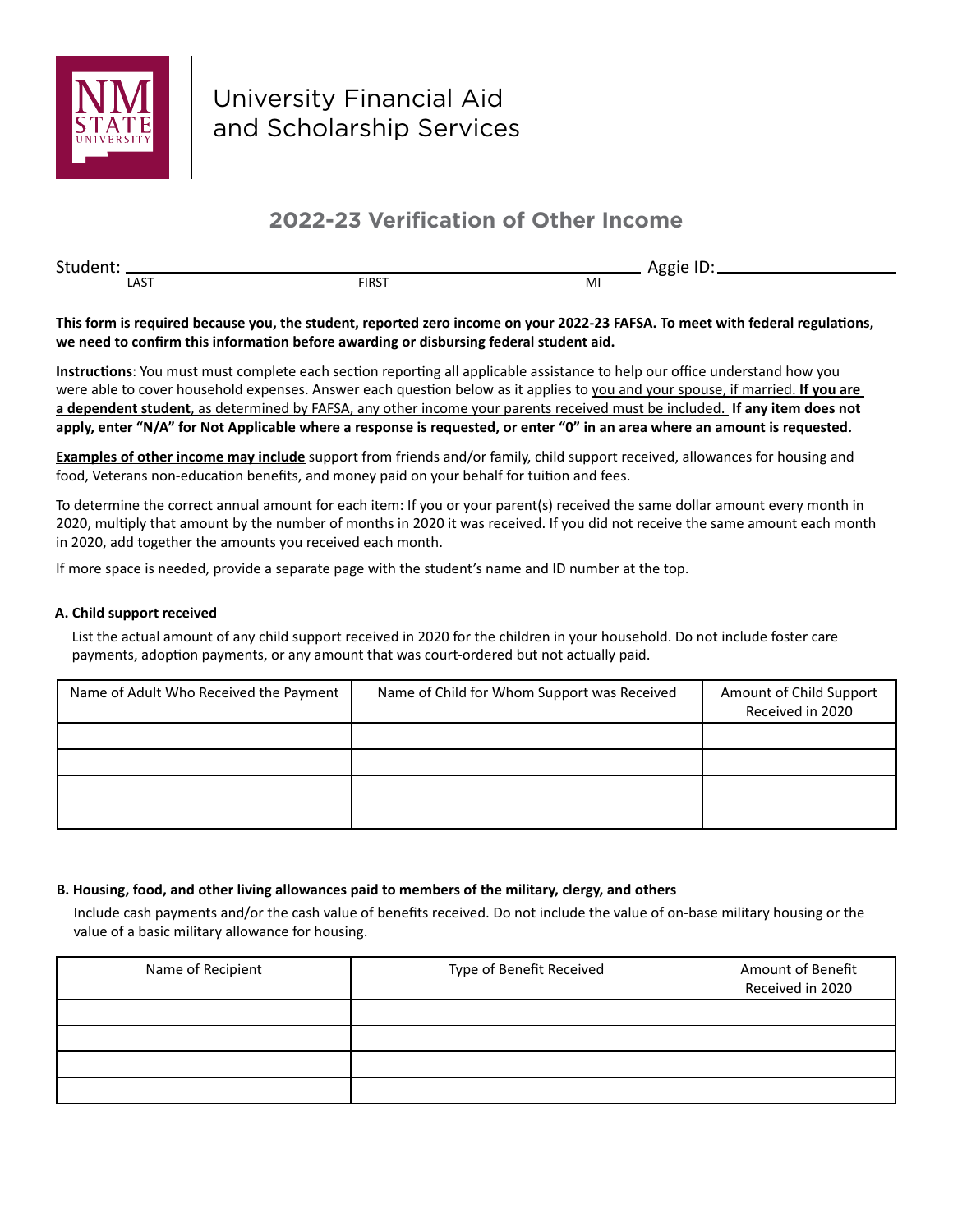### **C. Veterans non-education benefits**

List the total amount of veterans non-education benefits received in 2020. Include Disability, Death Pension, Dependency and Indemnity Compensation (DIC), and/or VA Educational Work-Study allowances. **Do not include** federal veterans educational benefits such as: Montgomery GI Bill, Dependents Education Assistance Program, VEAP Benefits, Post-9/11 GI Bill.

| Name of Recipient | Type of Veterans Non-education Benefit | Amount of Benefit<br>Received in 2020 |
|-------------------|----------------------------------------|---------------------------------------|
|                   |                                        |                                       |
|                   |                                        |                                       |
|                   |                                        |                                       |
|                   |                                        |                                       |

#### **D. Other untaxed income**

List the amount of other untaxed income not reported and not excluded elsewhere on this form. Include untaxed income such as workers' compensation, disability, Black Lung Benefits, Railroad Retirement Benefits, etc.

**Do not include** any items reported or excluded in A – D above. In addition, do not include student aid, Temporary Assistance to Needy Families (TANF), untaxed Social Security benefits, Supplemental Security Income (SSI), Workforce Investment Act (WIA) educational benefits, combat pay, benefits from flexible spending arrangements (e.g., cafeteria plans), foreign income exclusion, or credit for federal tax on special fuels.

| Name of Recipient | Type of Other Untaxed Income | Amount of Other Untaxed<br>Income Received in 2020 |
|-------------------|------------------------------|----------------------------------------------------|
|                   |                              |                                                    |
|                   |                              |                                                    |
|                   |                              |                                                    |
|                   |                              |                                                    |

# **G. Money received or paid on the student/parent's behalf**

List any money received or paid on your behalf (e.g., payment of student's bills) and not reported elsewhere on this form. Enter the total amount of cash support the student received in 2020. If someone is paying rent, utility bills, or gives cash, gift cards, etc. to or on student's/parent's behalf, include the amount of that person's contributions **unless the person is the student's parent whose information is reported on the student's 2022–2023 FAFSA.**

Amounts paid on the student's behalf also include any distributions to the student from a 529 plan owned by someone other than the student or the student's parents, such as grandparents, aunts, and uncles of the student.

| Purpose: e.g., Cash, Rent, Books, etc. | Amount Received in 2020 | Source |
|----------------------------------------|-------------------------|--------|
|                                        |                         |        |
|                                        |                         |        |
|                                        |                         |        |
|                                        |                         |        |
|                                        |                         |        |